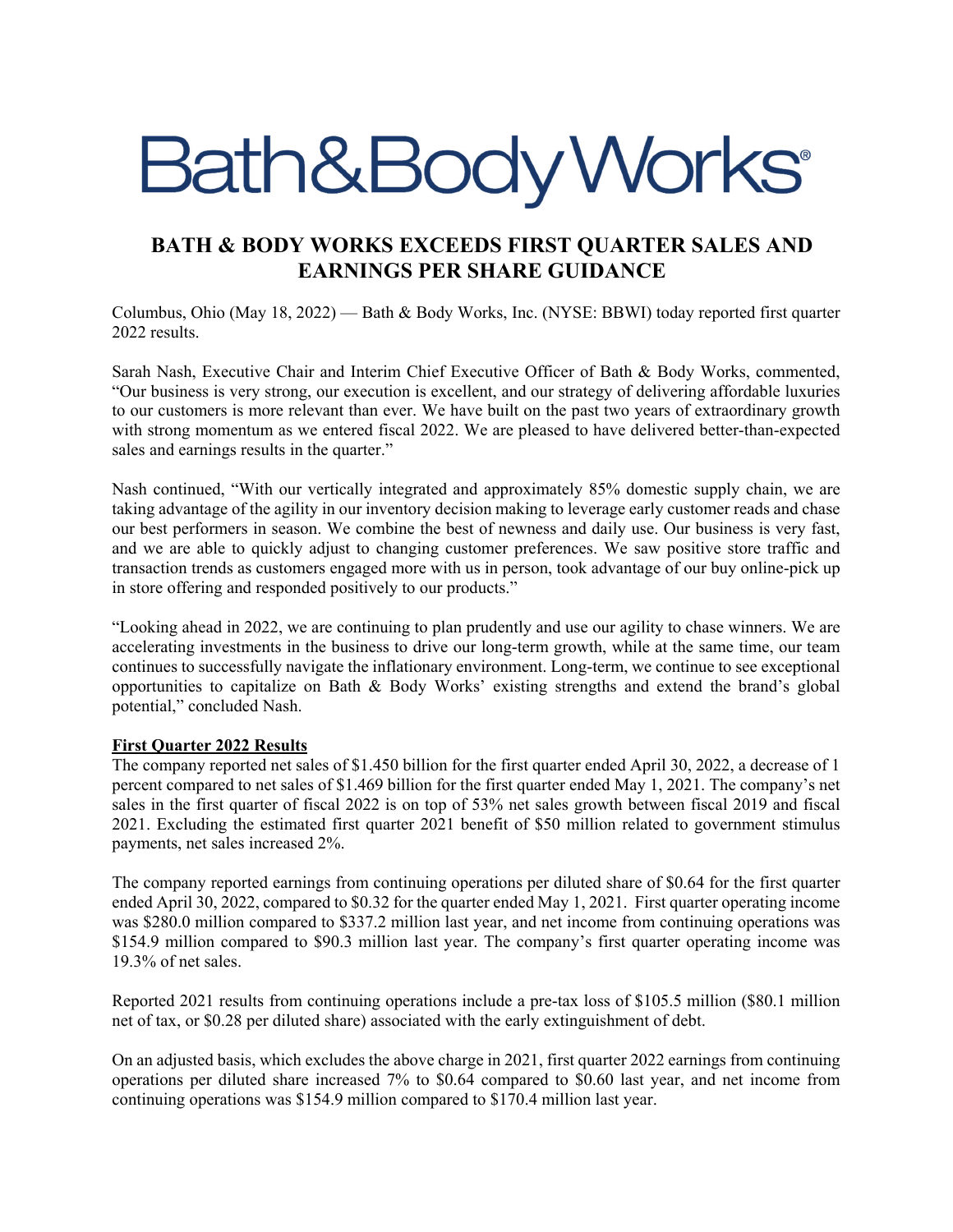At the conclusion of this press release is a reconciliation of reported-to-adjusted results, including a description of the significant item.

# **2022 Outlook**

The company is committed to managing and forecasting the business prudently. The updated fiscal 2022 outlook reflects the company's decision to accelerate investments in information technology and its customer loyalty program, as well as projected increases in inflationary pressures. The company is forecasting second quarter earnings from continuing operations per diluted share between \$0.60 and \$0.65, compared to \$0.77 earnings from continuing operations per diluted share in the prior year. For fiscal 2022, the company is forecasting earnings from continuing operations per diluted share between \$3.80 and \$4.15, compared to \$4.51 adjusted earnings from continuing operations per diluted share in 2021 and its previous guidance of between \$4.30 and \$4.70.

## **Earnings Call and Additional Information**

Additional first quarter financial information, including management commentary, is currently available at www.BBWInc.com. Bath & Body Works, Inc. will conduct its first quarter earnings call at 9:00 a.m. Eastern on May 19. To listen, call 1.888.946.7609 (international dial-in number: 1.517.308.9411); conference ID 6362067. For an audio replay, call 1.866.405.9076 (international replay number: 1.203.369.0610); conference ID 6362067 or log onto www.BBWInc.com.

### **ABOUT BATH & BODY WORKS:**

Home of America's Favorite Fragrances®, Bath & Body Works is a global leader in personal care and home fragrance, including the #1 selling collections for fine fragrance mist, body lotion and body cream, 3-wick candles, home fragrance diffusers and liquid hand soap. Powered by agility and innovation, the company's predominantly U.S. based supply chain enables the company to deliver quality, on-trend luxuries at affordable prices. Bath & Body Works serves and delights customers however and wherever they want to shop, from welcoming, in-store experiences at more than 1,750 company-operated Bath & Body Works locations in the U.S. and Canada and more than 350 international franchised locations to an online storefront at bathandbodyworks.com.

#### **Safe Harbor Statement Under the Private Securities Litigation Reform Act of 1995**

We caution that any forward-looking statements (as such term is defined in the Private Securities Litigation Reform Act of 1995) contained in this press release or made by our Company or our management involve risks and uncertainties and are subject to change based on various factors, many of which are beyond our control. Accordingly, our future performance and financial results may differ materially from those expressed or implied in any such forward-looking statements. Words such as "estimate," "project," "plan," "believe," "expect," "anticipate," "intend," "planned," "potential" and any similar expressions may identify forward-looking statements. Risks associated with the following factors, among others, in some cases have affected and in the future could affect our financial performance and actual results and could cause actual results to differ materially from those expressed or implied in any forward-looking statements included in this press release or otherwise made by our Company or our management:

- general economic conditions, inflation, consumer confidence, consumer spending patterns and market disruptions including pandemics or significant health hazards, severe weather conditions, natural disasters, terrorist activities, financial crises, political crises or other major events, or the prospect of these events;
- the COVID-19 pandemic has had and may continue to have an adverse effect on our business and results of operations;
- the seasonality of our business;
- the anticipated benefits from the Victoria's Secret & Co. spin-off may not be realized;
- the spin-off of Victoria's Secret & Co. may not be tax-free for U.S. federal income tax purposes;
- our dependence on Victoria's Secret & Co. for information technology services;
- difficulties arising from turnover in Company leadership or other key positions;
- our ability to attract, develop and retain qualified associates and manage labor-related costs;
- the dependence on store traffic and the availability of suitable store locations on appropriate terms;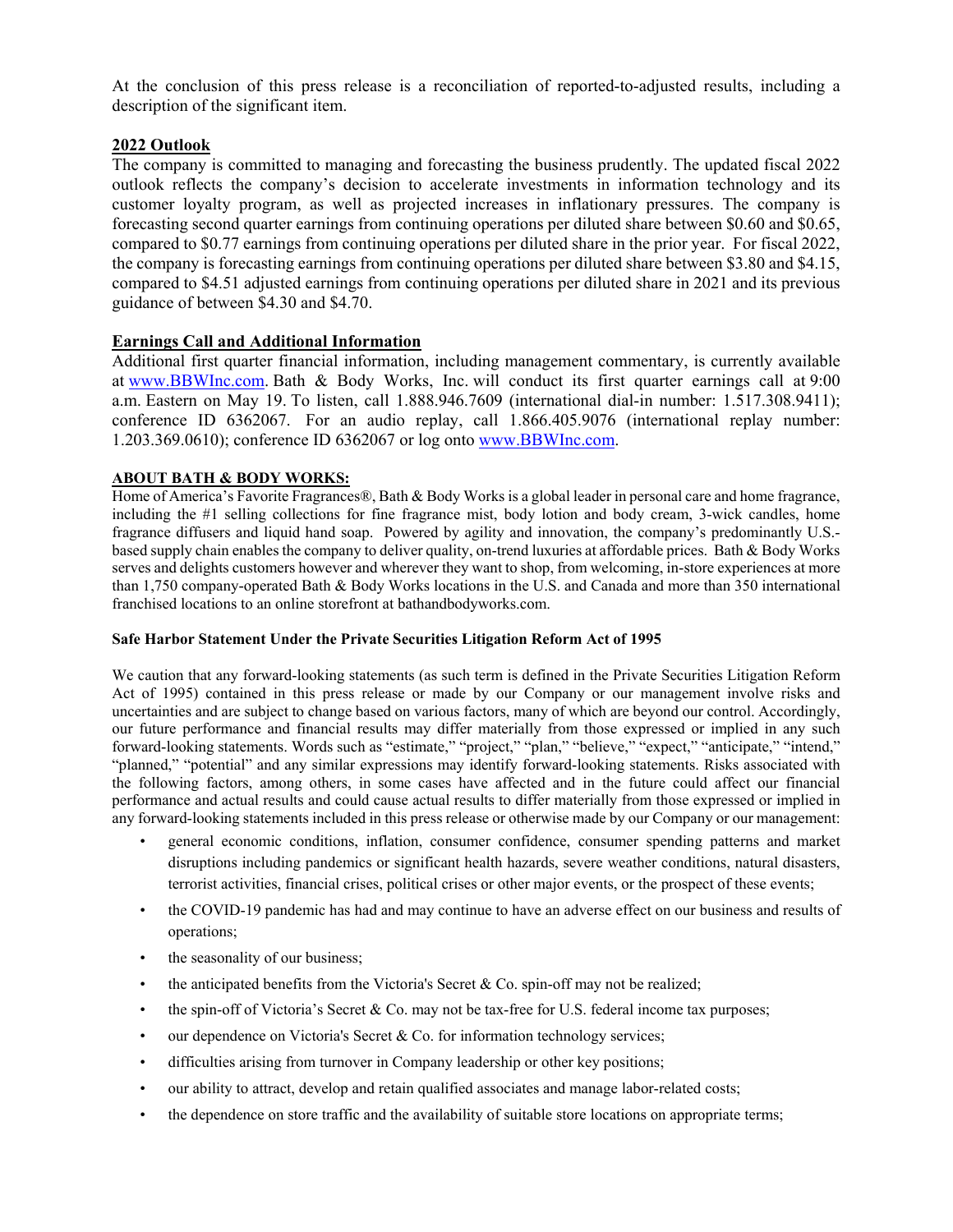- our continued growth in part through new store openings and existing store remodels and expansions;
- our ability to successfully operate and expand internationally and related risks;
- our independent franchise, license and wholesale partners;
- our direct channel business;
- our ability to protect our reputation and our brand image;
- our ability to successfully complete environmental, social and governance initiatives, and associated costs thereof;
- our ability to attract customers with marketing, advertising and promotional programs;
- our ability to maintain, enforce and protect our trade names, trademarks and patents;
- the highly competitive nature of the retail industry and the segments in which we operate;
- consumer acceptance of our products and our ability to manage the life cycle of our brand, develop new merchandise and launch new product lines successfully;
- our ability to source, distribute and sell goods and materials on a global basis, including risks related to:
	- political instability, wars and other armed conflicts, environmental hazards or natural disasters;
	- significant health hazards or pandemics, which could result in closed factories and/or stores, reduced workforces, scarcity of raw materials, and scrutiny or embargoing of goods produced in impacted areas;
	- duties, taxes and other charges;
	- legal and regulatory matters;
	- volatility in currency exchange rates;
	- local business practices and political issues;
	- delays or disruptions in shipping and transportation and related pricing impacts;
	- disruption due to labor disputes; and
	- changing expectations regarding product safety due to new legislation;
- our geographic concentration of vendor and distribution facilities in central Ohio;
- our reliance on a limited number of suppliers to support a substantial portion of our inventory purchasing needs;
- the ability of our vendors to deliver products in a timely manner, meet quality standards and comply with applicable laws and regulations;
- fluctuations in foreign currency exchange rates;
- fluctuations in product input costs;
- fluctuations in energy costs;
- our ability to adequately protect our assets from loss and theft;
- increases in the costs of mailing, paper, printing or other order fulfillment logistics;
- claims arising from our self-insurance;
- $\bullet$  our and our third-party service providers', including Victoria's Secret & Co. during the term of the Transition Services Agreement between Victoria's Secret & Co. and us, ability to implement and maintain information technology systems and to protect associated data;
- our ability to maintain the security of customer, associate, third-party and Company information;
- stock price volatility;
- our ability to pay dividends and make share repurchases under share repurchase authorizations;
- shareholder activism matters;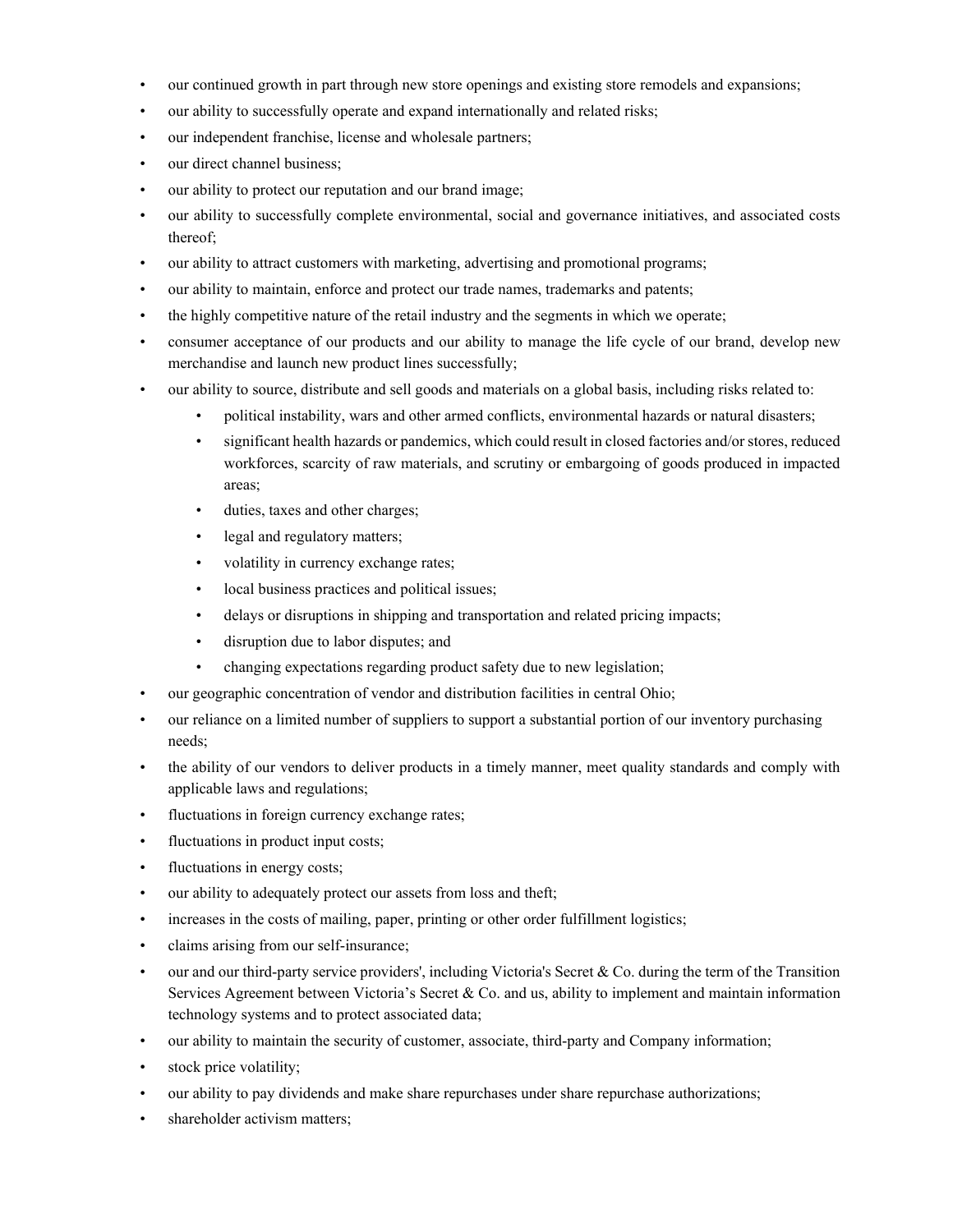- our ability to maintain our credit ratings;
- our ability to service or refinance our debt and maintain compliance with our restrictive covenants;
- the impact of the transition from London Interbank Offered Rate and our ability to adequately manage such transition;
- our ability to comply with laws, regulations and technology platform rules or other obligations related to data privacy and security;
- our ability to comply with regulatory requirements;
- legal and compliance matters; and
- tax, trade and other regulatory matters.

We are not under any obligation and do not intend to make publicly available any update or other revisions to any of the forward-looking statements contained in this release to reflect circumstances existing after the date of this release or to reflect the occurrence of future events even if experience or future events make it clear that any expected results expressed or implied by those forward-looking statements will not be realized. Additional information regarding these and other factors can be found in "Item 1A. Risk Factors" in our 2021 Annual Report on Form 10-K, as filed with the Securities and Exchange Commission, and our subsequent filings.

For further information, please contact:

Bath & Body Works, Inc.: **Investor Relations** Media Relations **Media Relations** InvestorRelations@bbw.com Tammy Roberts Myers

Communications@bbw.com

## **BATH & BODY WORKS, INC. FIRST QUARTER 2022**

## **Total Sales from Continuing Operations (Millions):**

|                            | First<br><b>Ouarter</b><br>2022 | First<br>Quarter<br>2021 | $\frac{0}{0}$<br>Inc/<br>(Dec |
|----------------------------|---------------------------------|--------------------------|-------------------------------|
| Stores – U.S. and Canada   | \$1,059.2                       | \$1,050.5                | $0.8\%$                       |
| Direct – U.S. and Canada   | 317.5                           | 349.2                    | $(9.1\%)$                     |
| International <sup>1</sup> | 73.2                            | 69.8                     | 4.9%                          |
| Total Bath & Body Works    | \$1,449.9                       | \$1,469.5                | $(1.3\%)$                     |

 $<sup>1</sup>$  – Results include royalties associated with franchised stores and wholesale sales.</sup>

#### **Total Company-Operated Stores:**

|                         | <b>Stores</b> |                          |                  | <b>Stores</b> |  |  |
|-------------------------|---------------|--------------------------|------------------|---------------|--|--|
|                         | 1/29/22       | <b>Opened</b>            | <b>Closed</b>    | 4/30/22       |  |  |
|                         |               |                          |                  |               |  |  |
| <b>United States</b>    | 1,651         | 12                       | $\left(8\right)$ | 1,655         |  |  |
| Canada                  | 104           | $\overline{\phantom{0}}$ | ۰                | 104           |  |  |
| Total Bath & Body Works | 1,755         | 12                       | (8)              | 1,759         |  |  |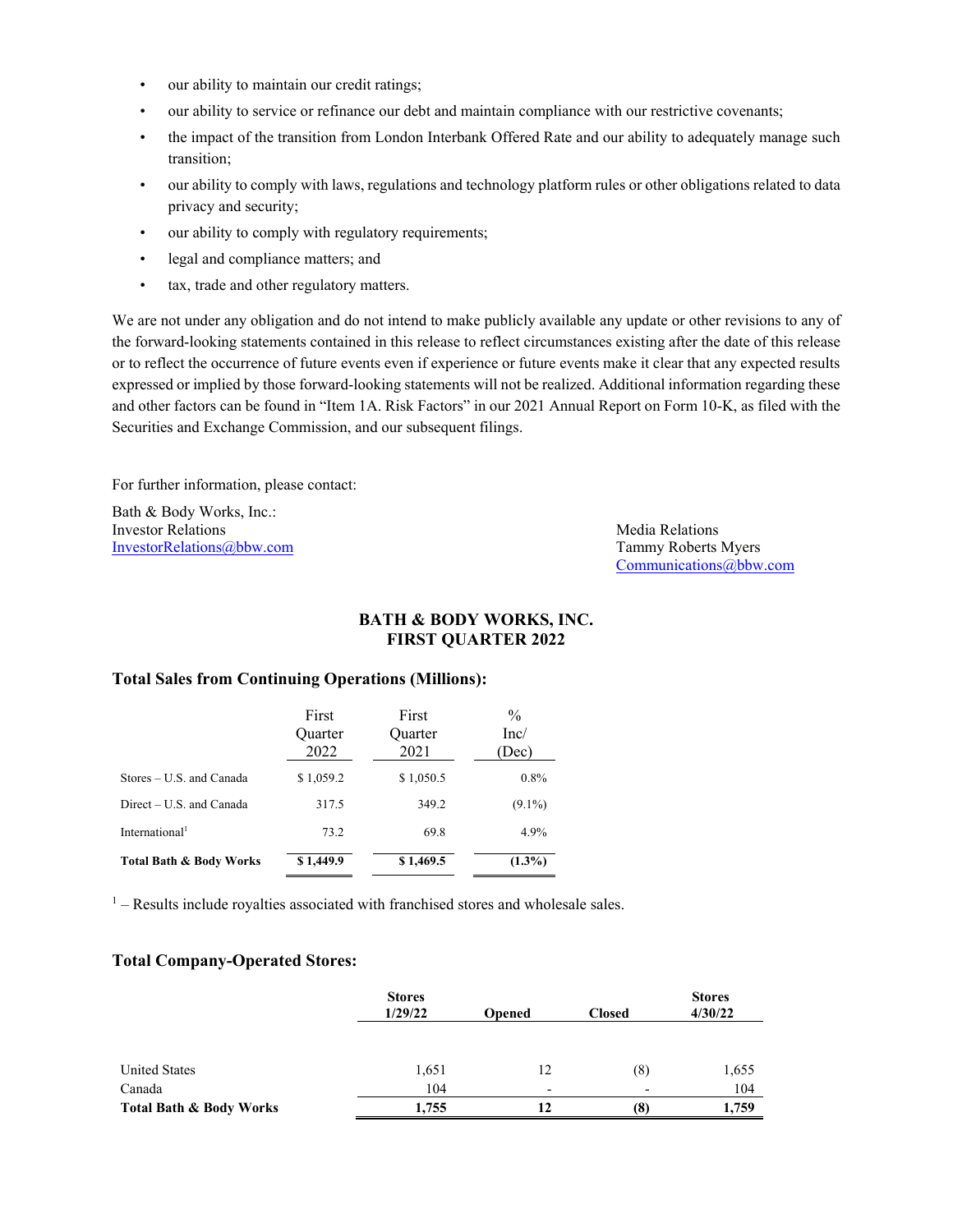# **Total Partner-Operated Stores:**

|                               | <b>Stores</b><br>1/29/22 | <b>Opened</b>            | <b>Closed</b>            | <b>Stores</b><br>4/30/22 |  |
|-------------------------------|--------------------------|--------------------------|--------------------------|--------------------------|--|
| International                 | 317                      | 18                       | $\overline{\phantom{0}}$ | 335                      |  |
| International – Travel Retail | 21                       | $\overline{\phantom{0}}$ | $\overline{\phantom{0}}$ | 21                       |  |
| <b>Total International</b>    | 338                      | 18                       |                          | 356                      |  |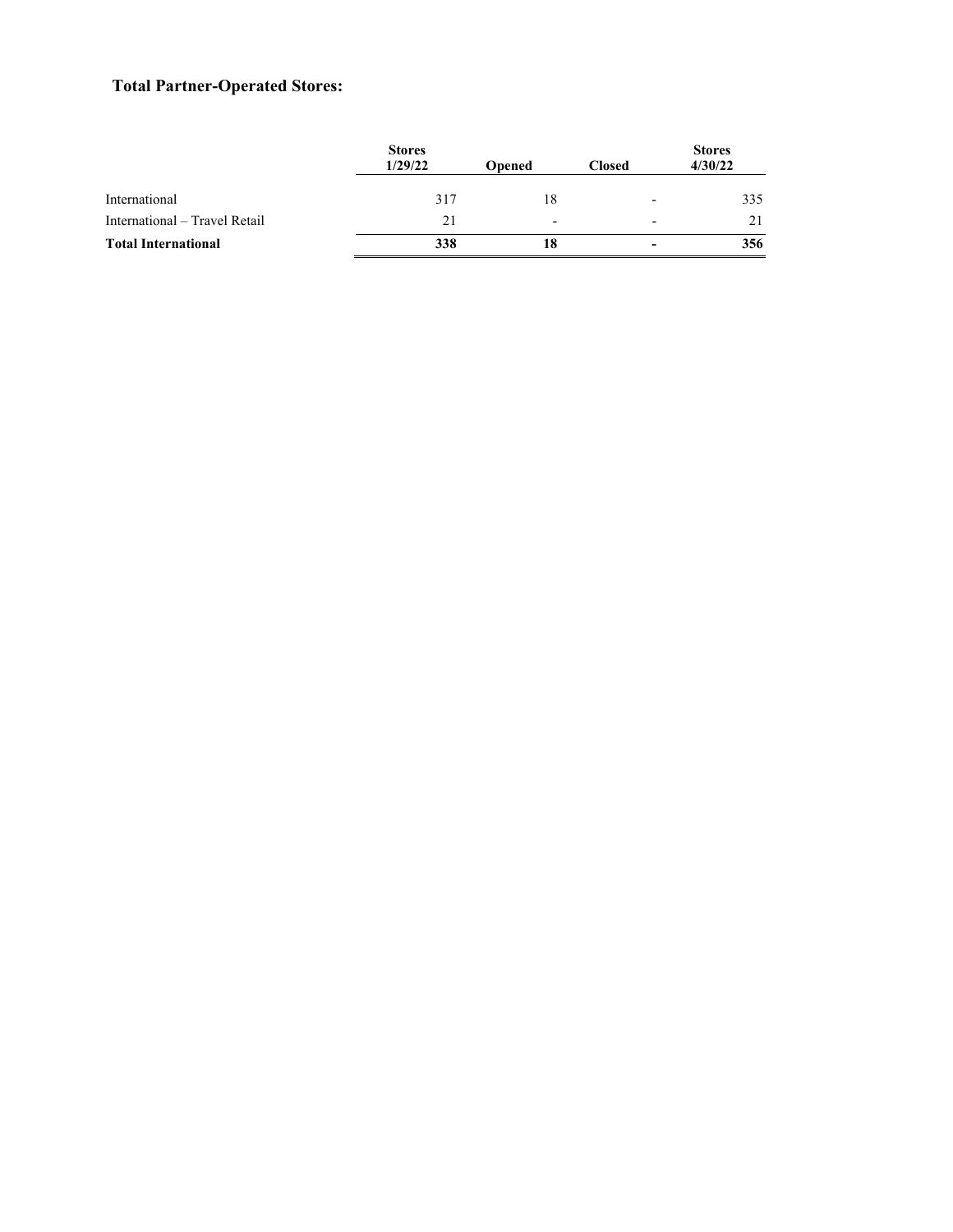# **BATH & BODY WORKS, INC. CONSOLIDATED STATEMENTS OF INCOME THIRTEEN WEEKS ENDED APRIL 30, 2022 AND MAY 1, 2021**

#### **(Unaudited)**

## **(In thousands except per share amounts)**

|                                                       |                           | 2022      | 2021 |           |  |
|-------------------------------------------------------|---------------------------|-----------|------|-----------|--|
| <b>Net Sales</b>                                      | \$                        | 1,449,910 | \$   | 1,469,479 |  |
| Costs of Goods Sold, Buying and Occupancy             |                           | (781,334) |      | (727,781) |  |
| <b>Gross Profit</b>                                   |                           | 668,576   |      | 741,698   |  |
| General, Administrative and Store Operating Expenses  |                           | (388,577) |      | (404,535) |  |
| Operating Income                                      |                           | 279,999   |      | 337,163   |  |
| Interest Expense                                      |                           | (89, 429) |      | (113,701) |  |
| Other Income (Loss)                                   |                           | 1,629     |      | (105,186) |  |
| Income from Continuing Operations before Income Taxes |                           | 192,199   |      | 118,276   |  |
| Provision for Income Taxes                            |                           | 37,294    |      | 28,017    |  |
| Net Income from Continuing Operations                 |                           | 154,905   |      | 90,259    |  |
| Income from Discontinued Operations, Net of Tax       |                           |           |      | 186,357   |  |
| Net Income                                            | -\$                       | 154,905   | \$   | 276,616   |  |
| Net Income Per Diluted Share                          |                           |           |      |           |  |
| <b>Continuing Operations</b>                          | \$                        | 0.64      | \$   | 0.32      |  |
| <b>Discontinued Operations</b>                        | \$                        |           | \$   | 0.66      |  |
| Total Net Income Per Diluted Share                    | $\boldsymbol{\mathsf{S}}$ | 0.64      | \$   | 0.97      |  |
| Weighted Average Diluted Shares Outstanding           |                           | 243,237   |      | 284,461   |  |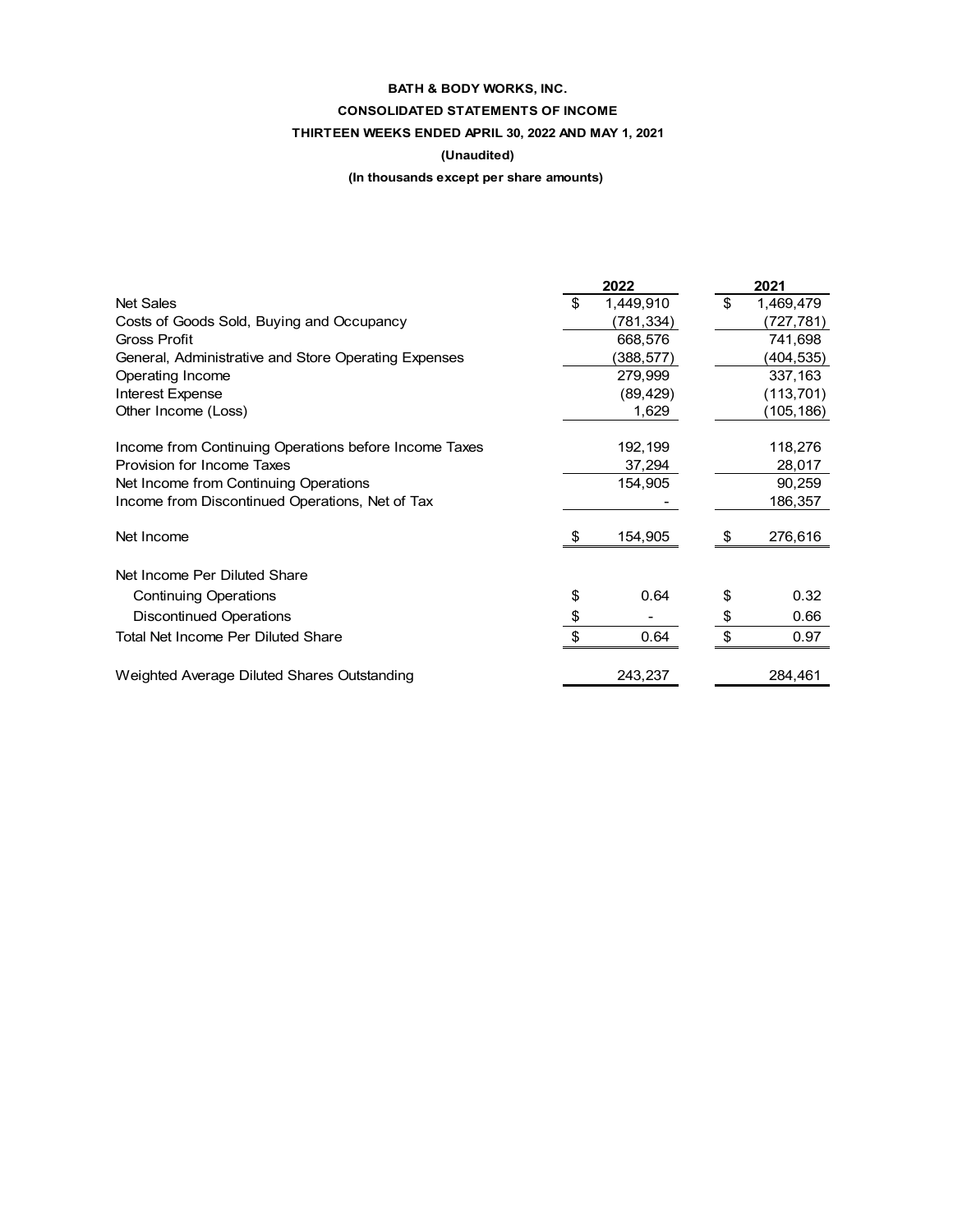#### **BATH & BODY WORKS, INC. ADJUSTED FINANCIAL INFORMATION FROM CONTINUING OPERATIONS (Unaudited)**

**(In thousands except per share amounts)** 

|                                                                                                                                                    | <b>First Quarter</b> |    |           |
|----------------------------------------------------------------------------------------------------------------------------------------------------|----------------------|----|-----------|
|                                                                                                                                                    | 2022                 |    | 2021      |
| Reconciliation of Reported Net Income from Continuing Operations to Adiusted Net Income from Continuing Operations                                 |                      |    |           |
| Reported Net Income from Continuing Operations                                                                                                     | \$<br>154.905        |    | 90.259    |
| Loss on Extinguishment of Debt                                                                                                                     |                      |    | 105.464   |
| Tax Benefit of Special Item                                                                                                                        |                      |    | (25, 337) |
| Adjusted Net Income from Continuing Operations                                                                                                     | 154,905              |    | 170,386   |
| Reconciliation of Reported Earnings from Continuing Operations Per Diluted Share to Adjusted Earnings from Continuing Operations Per Diluted Share |                      |    |           |
| Reported Earnings from Continuing Operations Per Diluted Share                                                                                     | \$<br>0.64           | \$ | 0.32      |
| Loss on Extinguishment of Debt                                                                                                                     |                      |    | 0.28      |

Adjusted Earnings from Continuing Operations Per Diluted Share \$ 0.60 0.64 \$

See Notes to Reconciliation of GAAP Financial Measures to Non-GAAP Financial Measures.